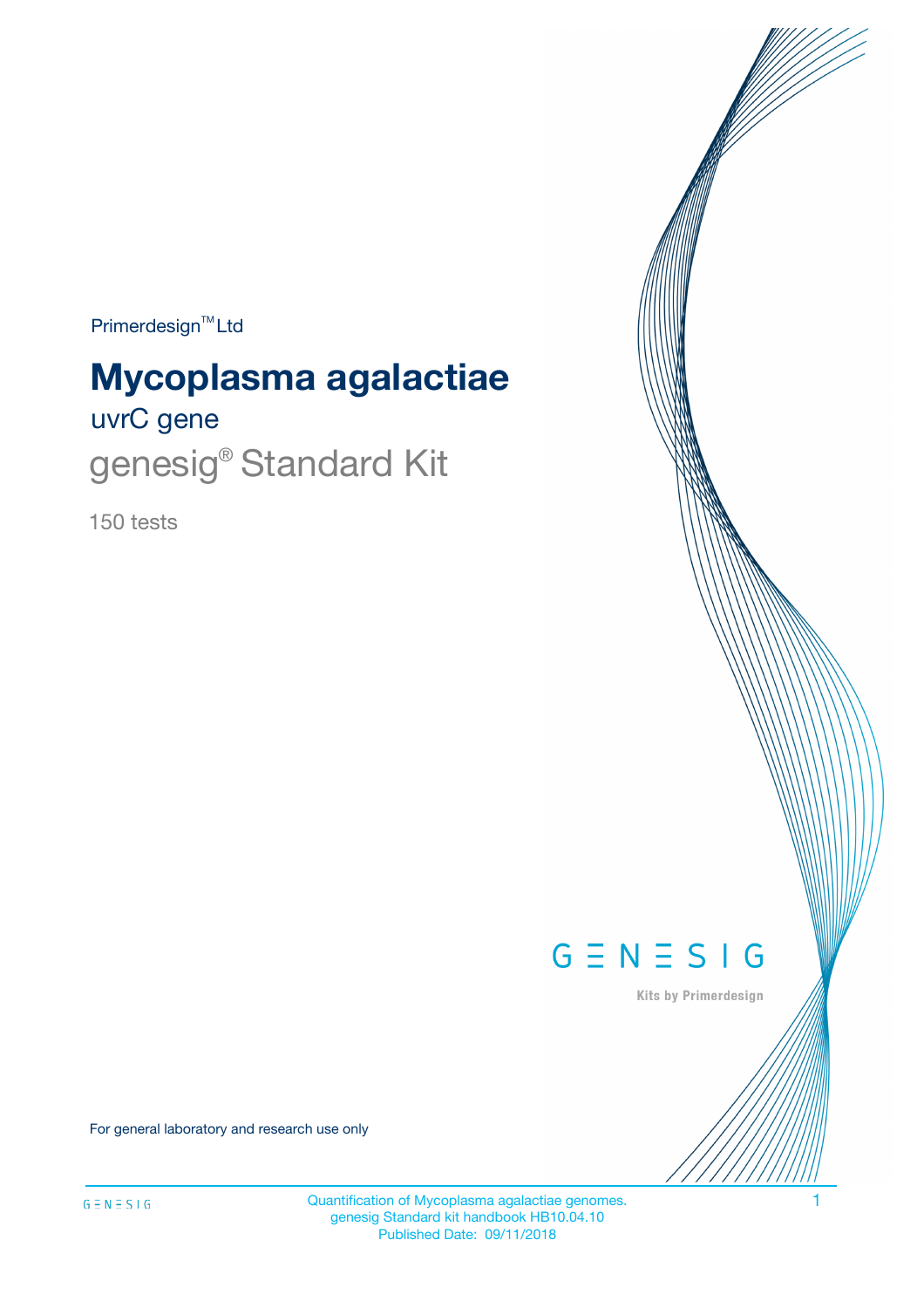# Introduction to Mycoplasma agalactiae

Mycoplasma agalactiae is a very small parasitic bacterium that lives on the surface of ruminant species. The most prominent affected region is within the mammary gland, to which critically manifests itself in milk reduction and loss of many young offspring.

The bacterium is very small and is a member of the smallest known genome that can constitute a cell. The pathogenic strain of M.agalactiae is termed PG2 The organism has a ~800kb Circular DNA genome which encode ~750 proteins.

An active infection is known to cause contagious agalactia (CA), which is an enzootic disease of small ruminants. This syndrome presents itself symptomatically as mastitis, pneumonia, and arthritis. Originally confined to the Mediterranean basin but has now spread to every continent.

The associated diseases can be spread among livestock and untreated can cause the loss of an entire herd. Asymptomatic animals can carry and spread the disease, making detection by observation and eradication difficult. However, if the infection is identified rapidly, a simple course of antibiotics is normally effective.

As a result, fast and accurate detection with real time PCR can be beneficial.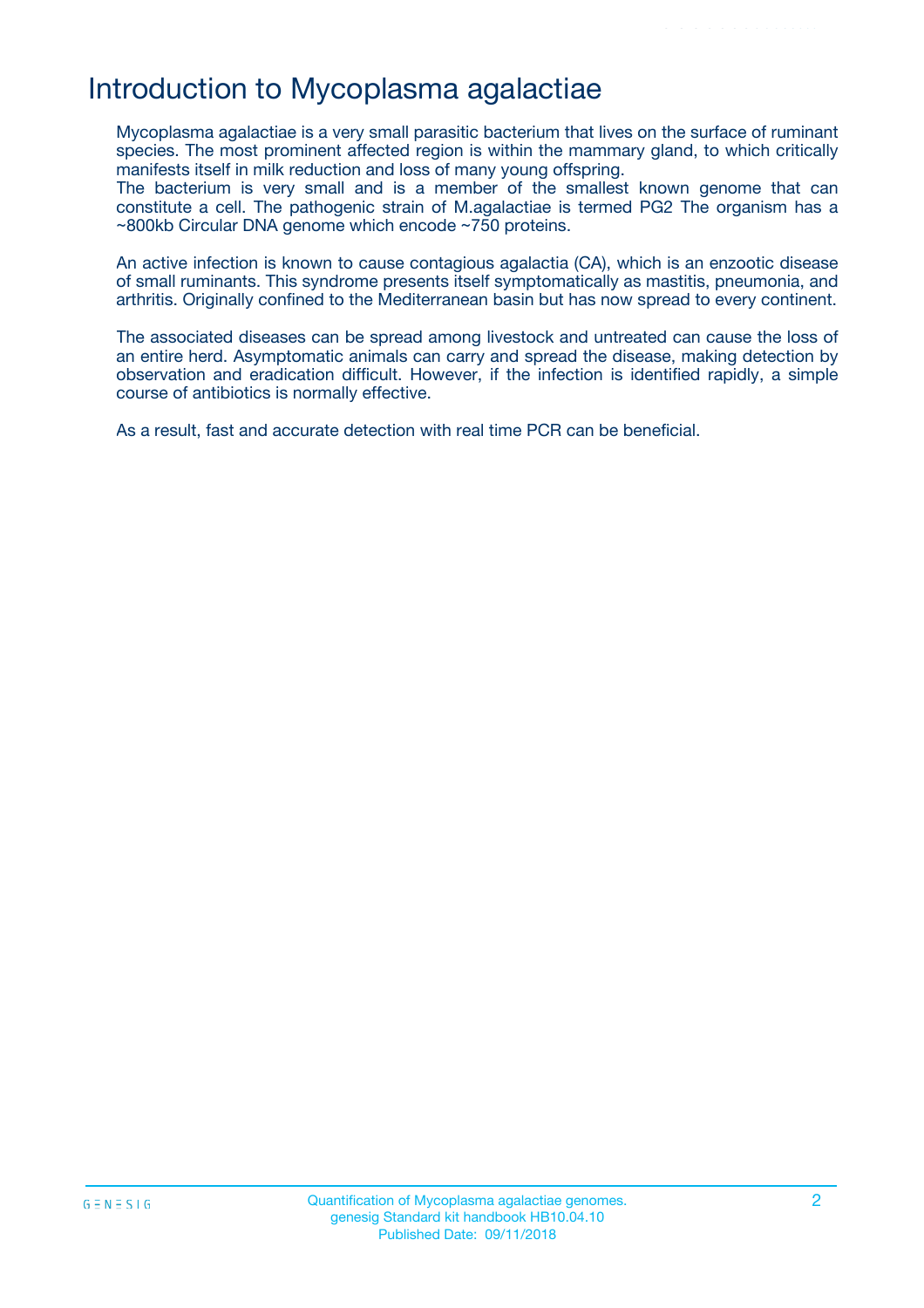

The Primerdesign genesig Kit for Mycoplasma agalactiae (M.agalactiae) genomes is designed for the in vitro quantification of M.agalactiae genomes. The kit is designed to have a broad detection profile. Specifically, the primers represent 100% homology with over 95% of the NCBI database reference sequences available at the time of design.

The dynamics of genetic variation means that new sequence information may become available after the initial design. Primerdesign periodically reviews the detection profiles of our kits and when required releases new versions.

If you require further information, or have a specific question about the detection profile of this kit then please send an e.mail to enquiry@primerdesign.co.uk and our bioinformatics team will answer your question.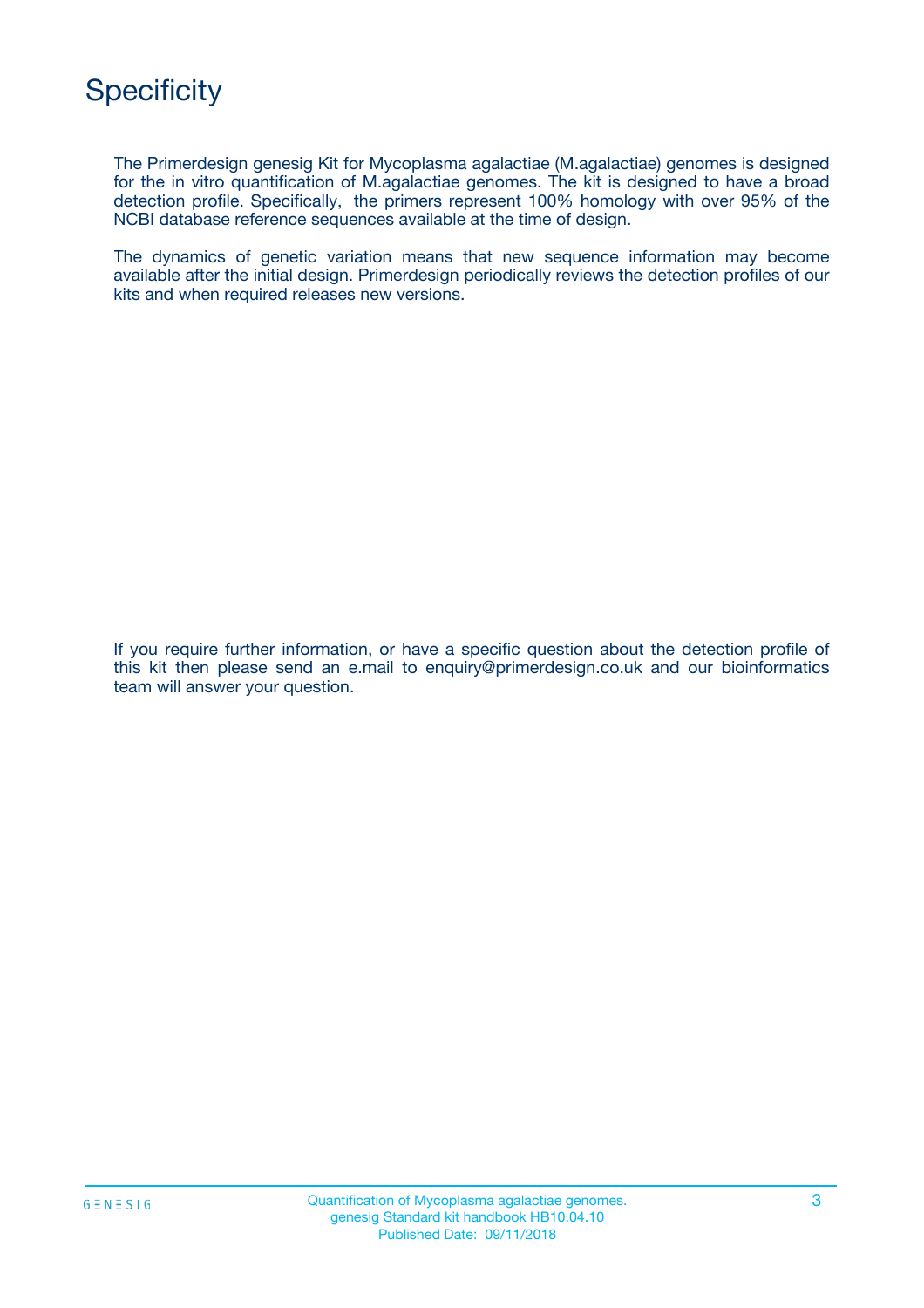# Kit contents

- **M.agalactiae specific primer/probe mix (150 reactions BROWN)** FAM labelled
- **M.agalactiae positive control template (for Standard curve RED)**
- **RNase/DNase free water (WHITE)** for resuspension of primer/probe mixes
- **Template preparation buffer (YELLOW)** for resuspension of positive control template and standard curve preparation

# Reagents and equipment to be supplied by the user

### **Real-time PCR Instrument**

#### **Extraction kit**

This kit is recommended for use with genesig Easy DNA/RNA extraction kit. However, it is designed to work well with all processes that yield high quality RNA and DNA with minimal PCR inhibitors.

#### **oasig**TM **lyophilised or Precision**®**PLUS 2X qPCR Master Mix**

This kit is intended for use with oasig or PrecisionPLUS2X qPCR Master Mix.

**Pipettors and Tips**

**Vortex and centrifuge**

**Thin walled 1.5 ml PCR reaction tubes**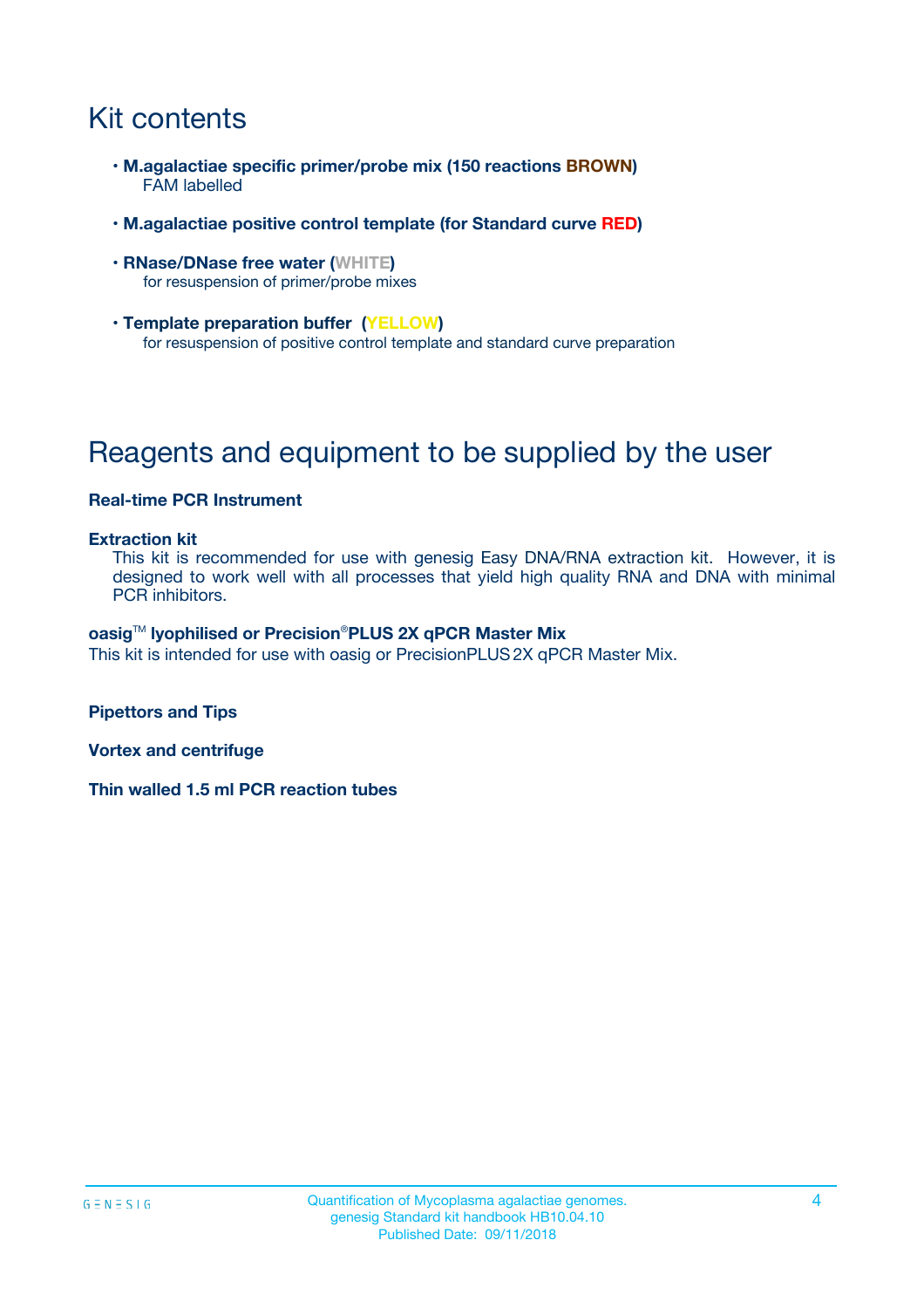### Kit storage and stability

This kit is stable at room temperature but should be stored at -20ºC on arrival. Once the lyophilised components have been resuspended they should not be exposed to temperatures above -20°C for longer than 30 minutes at a time and unnecessary repeated freeze/thawing should be avoided. The kit is stable for six months from the date of resuspension under these circumstances.

If a standard curve dilution series is prepared this can be stored frozen for an extended period. If you see any degradation in this serial dilution a fresh standard curve can be prepared from the positive control.

Primerdesign does not recommend using the kit after the expiry date stated on the pack.

### Suitable sample material

All kinds of sample material suited for PCR amplification can be used. Please ensure the samples are suitable in terms of purity, concentration, and DNA integrity. Always run at least one negative control with the samples. To prepare a negative-control, replace the template DNA sample with RNase/DNase free water.

### Dynamic range of test

Under optimal PCR conditions genesig M.agalactiae detection kits have very high priming efficiencies of >95% and can detect less than 100 copies of target template.

### Notices and disclaimers

This product is developed, designed and sold for research purposes only. It is not intended for human diagnostic or drug purposes or to be administered to humans unless clearly expressed for that purpose by the Food and Drug Administration in the USA or the appropriate regulatory authorities in the country of use. During the warranty period Primerdesign genesig detection kits allow precise and reproducible data recovery combined with excellent sensitivity. For data obtained by violation to the general GLP guidelines and the manufacturer's recommendations the right to claim under guarantee is expired. PCR is a proprietary technology covered by several US and foreign patents. These patents are owned by Roche Molecular Systems Inc. and have been sub-licensed by PE Corporation in certain fields. Depending on your specific application you may need a license from Roche or PE to practice PCR. Additional information on purchasing licenses to practice the PCR process may be obtained by contacting the Director of Licensing at Roche Molecular Systems, 1145 Atlantic Avenue, Alameda, CA 94501 or Applied Biosystems business group of the Applera Corporation, 850 Lincoln Centre Drive, Foster City, CA 94404. In addition, the 5' nuclease assay and other homogeneous amplification methods used in connection with the PCR process may be covered by U.S. Patents 5,210,015 and 5,487,972, owned by Roche Molecular Systems, Inc, and by U.S. Patent 5,538,848, owned by The Perkin-Elmer Corporation.

### Trademarks

Primerdesign™ is a trademark of Primerdesign Ltd.

genesig $^\circledR$  is a registered trademark of Primerdesign Ltd.

The PCR process is covered by US Patents 4,683,195, and 4,683,202 and foreign equivalents owned by Hoffmann-La Roche AG. BI, ABI PRISM® GeneAmp® and MicroAmp® are registered trademarks of the Applera Genomics (Applied Biosystems Corporation). BIOMEK® is a registered trademark of Beckman Instruments, Inc.; iCycler™ is a registered trademark of Bio-Rad Laboratories, Rotor-Gene is a trademark of Corbett Research. LightCycler™ is a registered trademark of the Idaho Technology Inc. GeneAmp®, TaqMan® and AmpliTaqGold® are registered trademarks of Roche Molecular Systems, Inc., The purchase of the Primerdesign reagents cannot be construed as an authorization or implicit license to practice PCR under any patents held by Hoffmann-LaRoche Inc.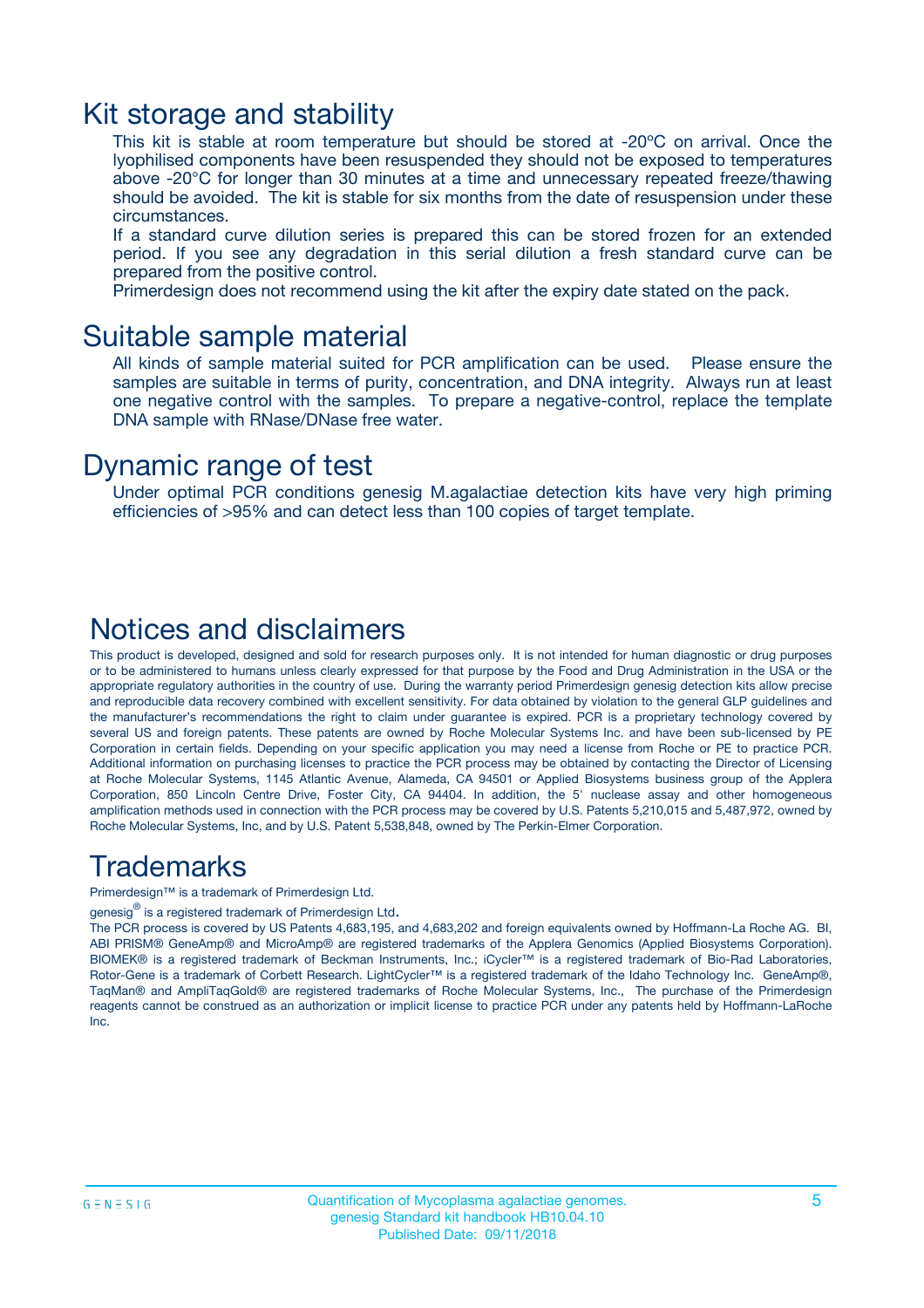# Principles of the test

#### **Real-time PCR**

A M.agalactiae specific primer and probe mix is provided and this can be detected through the FAM channel.

The primer and probe mix provided exploits the so-called TaqMan® principle. During PCR amplification, forward and reverse primers hybridize to the M.agalactiae DNA. A fluorogenic probe is included in the same reaction mixture which consists of a DNA probe labeled with a 5`-dye and a 3`-quencher. During PCR amplification, the probe is cleaved and the reporter dye and quencher are separated. The resulting increase in fluorescence can be detected on a range of qPCR platforms.

#### **Positive control**

For copy number determination and as a positive control for the PCR set up, the kit contains a positive control template. This can be used to generate a standard curve of M.agalactiae copy number / Cq value. Alternatively the positive control can be used at a single dilution where full quantitative analysis of the samples is not required. Each time the kit is used, at least one positive control reaction must be included in the run. A positive result indicates that the primers and probes for detecting the target M.agalactiae gene worked properly in that particular experimental scenario. If a negative result is obtained the test results are invalid and must be repeated. Care should be taken to ensure that the positive control does not contaminate any other kit component which would lead to false-positive results. This can be achieved by handling this component in a Post PCR environment. Care should also be taken to avoid cross-contamination of other samples when adding the positive control to the run. This can be avoided by sealing all other samples and negative controls before pipetting the positive control into the positive control well.

#### **Negative control**

To validate any positive findings a negative control reaction should be included every time the kit is used. For this reaction the RNase/DNase free water should be used instead of template. A negative result indicates that the reagents have not become contaminated while setting up the run.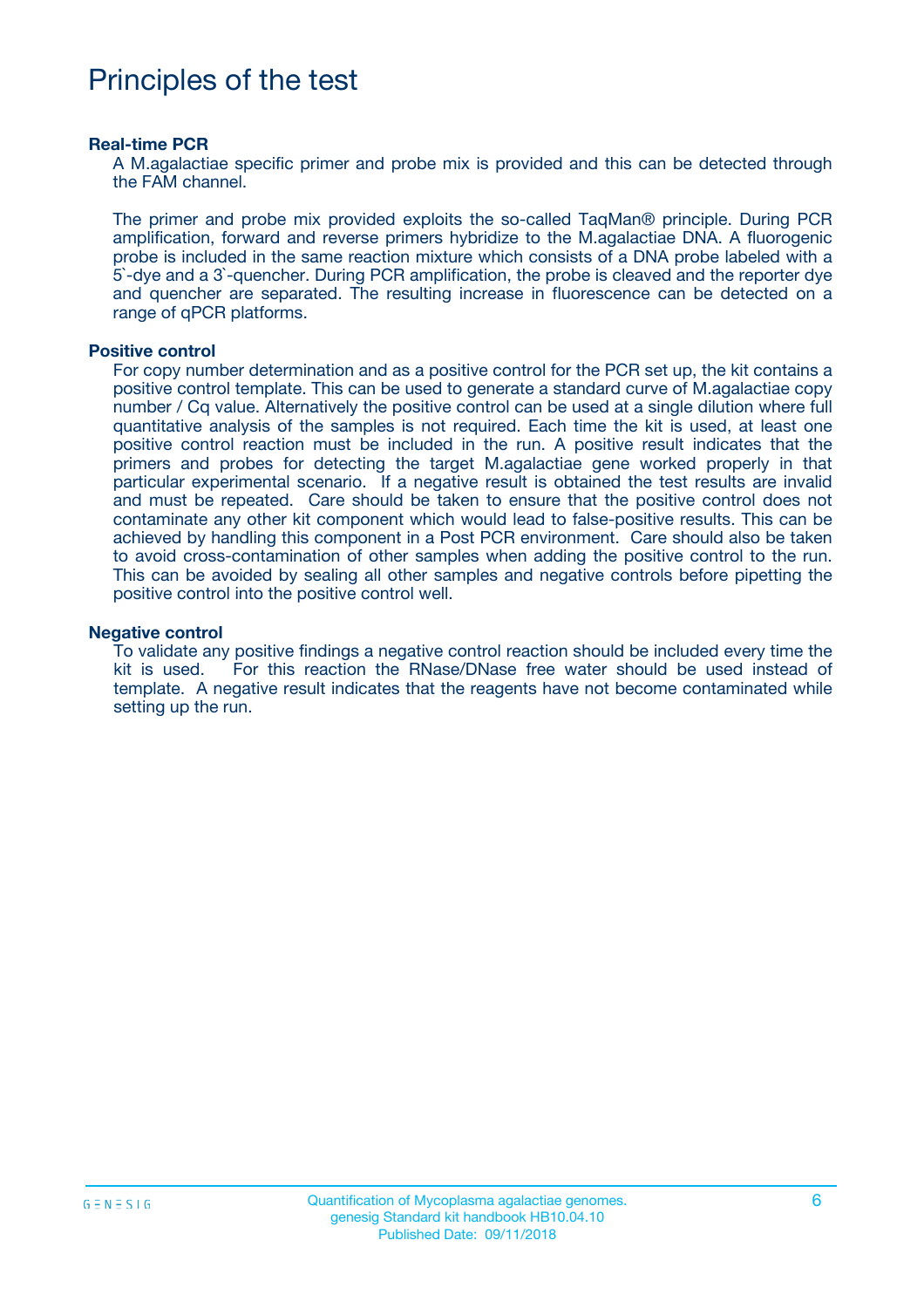## Resuspension protocol

To minimize the risk of contamination with foreign DNA, we recommend that all pipetting be performed in a PCR clean environment. Ideally this would be a designated PCR lab or PCR cabinet. Filter tips are recommended for all pipetting steps.

#### **1. Pulse-spin each tube in a centrifuge before opening.**

This will ensure lyophilised primer and probe mix is in the base of the tube and is not spilt upon opening the tube.

**2. Resuspend the kit components in the RNase/DNase free water supplied, according to the table below.**

To ensure complete resuspension, vortex each tube thoroughly.

| Component - resuspend in water<br>Volume |        |
|------------------------------------------|--------|
| <b>Pre-PCR pack</b>                      |        |
| M.agalactiae primer/probe mix (BROWN)    | 165 ul |

#### **3. Resuspend the positive control template in the template preparation buffer supplied, according to the table below:**

To ensure complete resuspension, vortex the tube thoroughly.

| Component - resuspend in template preparation buffer |        |  |
|------------------------------------------------------|--------|--|
| <b>Post-PCR heat-sealed foil</b>                     |        |  |
| M.agalactiae Positive Control Template (RED) *       | 500 µl |  |

\* This component contains high copy number template and is a VERY significant contamination risk. It must be opened and handled in a separate laboratory environment, away from the other components.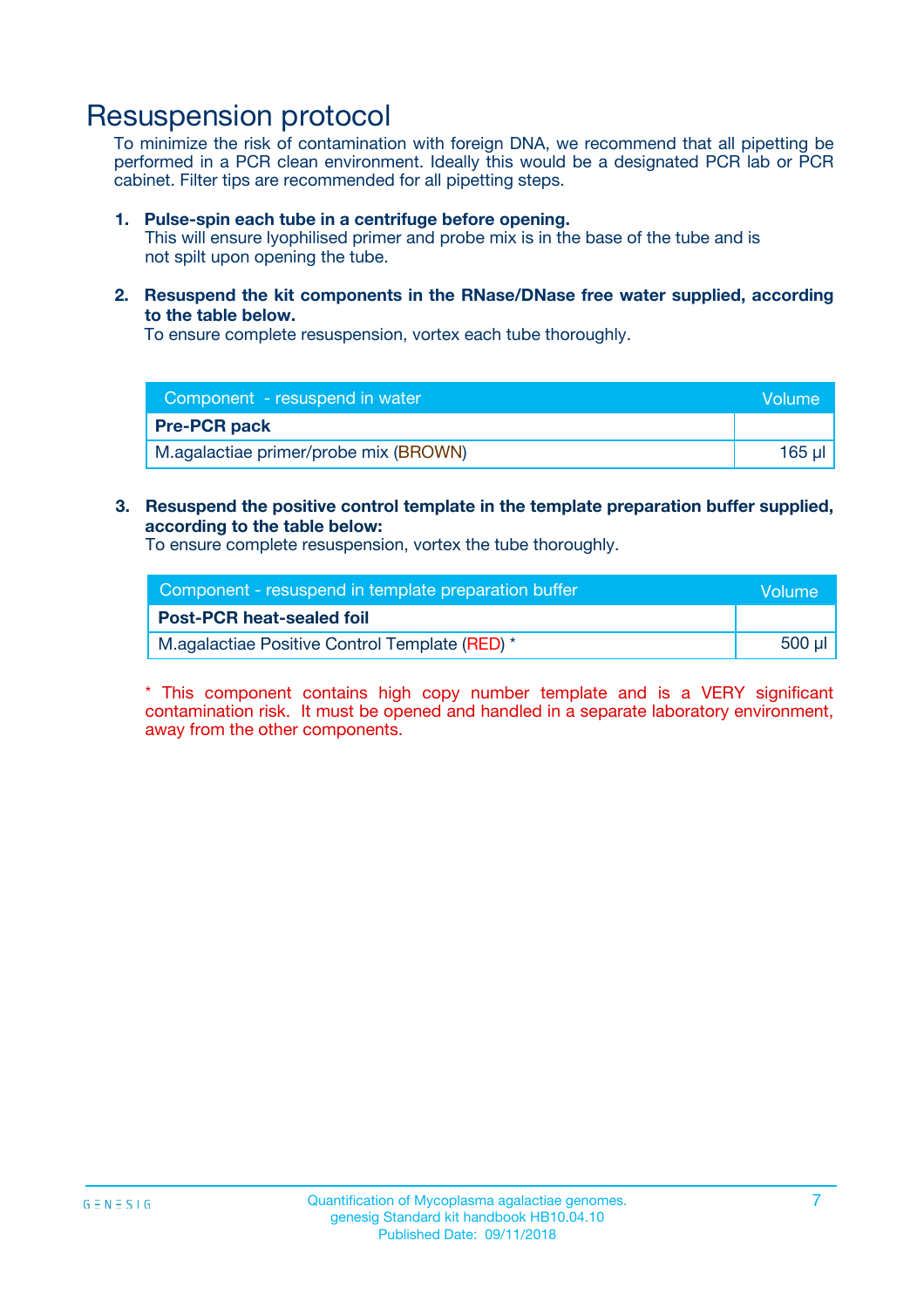# qPCR detection protocol

**1. For each DNA sample prepare a reaction mix according to the table below:** Include sufficient reactions for positive and negative controls.

| Component                                 | Volume          |
|-------------------------------------------|-----------------|
| oasig or PrecisionPLUS 2X qPCR Master Mix | $10 \mu$        |
| M.agalactiae primer/probe mix (BROWN)     | 1 µI I          |
| <b>RNase/DNase free water (WHITE)</b>     | $4 \mu$         |
| <b>Final Volume</b>                       | 15 <sub>µ</sub> |

- **2. Pipette 15µl of this mix into each well according to your qPCR experimental plate set up.**
- **3. Prepare DNA templates for each of your samples.**
- **4. Pipette 5µl of DNA template into each well, according to your experimental plate set up.**

For negative control wells use 5µl of RNase/DNase free water. The final volume in each well is 20µl.

**5. If a standard curve is included for quantitative analysis, prepare a reaction mix according to the table below:**

| Component                                 | Volume   |
|-------------------------------------------|----------|
| oasig or PrecisionPLUS 2X qPCR Master Mix | 10 µl    |
| M.agalactiae primer/probe mix (BROWN)     | 1 µI     |
| <b>RNase/DNase free water (WHITE)</b>     | $4 \mu$  |
| <b>Final Volume</b>                       | $15 \mu$ |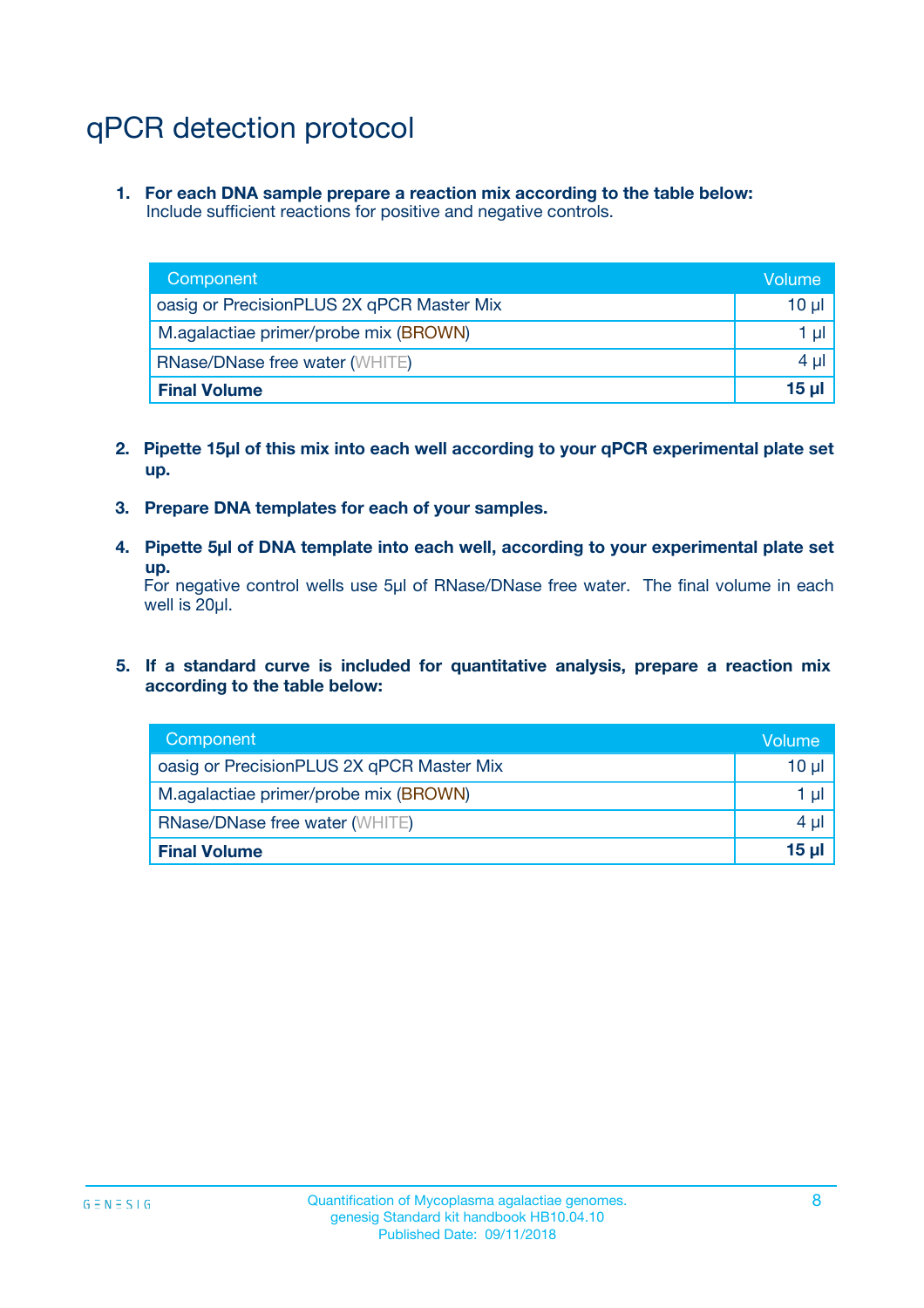### **6. Preparation of a standard curve dilution series.**

- 1) Pipette 90µl of template preparation buffer into 5 tubes and label 2-6
- 2) Pipette 10µl of Positive Control Template (RED) into tube 2
- 3) Vortex thoroughly
- 4) Change pipette tip and pipette 10µl from tube 2 into tube 3
- 5) Vortex thoroughly

Repeat steps 4 and 5 to complete the dilution series

| <b>Standard Curve</b>         | <b>Copy Number</b>     |
|-------------------------------|------------------------|
| Tube 1 Positive control (RED) | $2 \times 10^5$ per µl |
| Tube 2                        | $2 \times 10^4$ per µl |
| Tube 3                        | $2 \times 10^3$ per µl |
| Tube 4                        | $2 \times 10^2$ per µl |
| Tube 5                        | 20 per µl              |
| Tube 6                        | $2$ per $\mu$          |

7. Pipette 5µl of standard template into each well for the standard curve according to your experimental plate set up.

The final volume in each well is 20µl.

# qPCR amplification protocol

Amplification conditions using oasig or PrecisionPLUS2X qPCR Master Mix.

|             | <b>Step</b>       | <b>Time</b>     | Temp    |
|-------------|-------------------|-----------------|---------|
|             | Enzyme activation | 2 min           | 95 °C   |
| Cycling x50 | Denaturation      | 10 <sub>s</sub> | 95 $°C$ |
|             | DATA COLLECTION * | 60 s            | 60 °C   |

\* Fluorogenic data should be collected during this step through the FAM channel